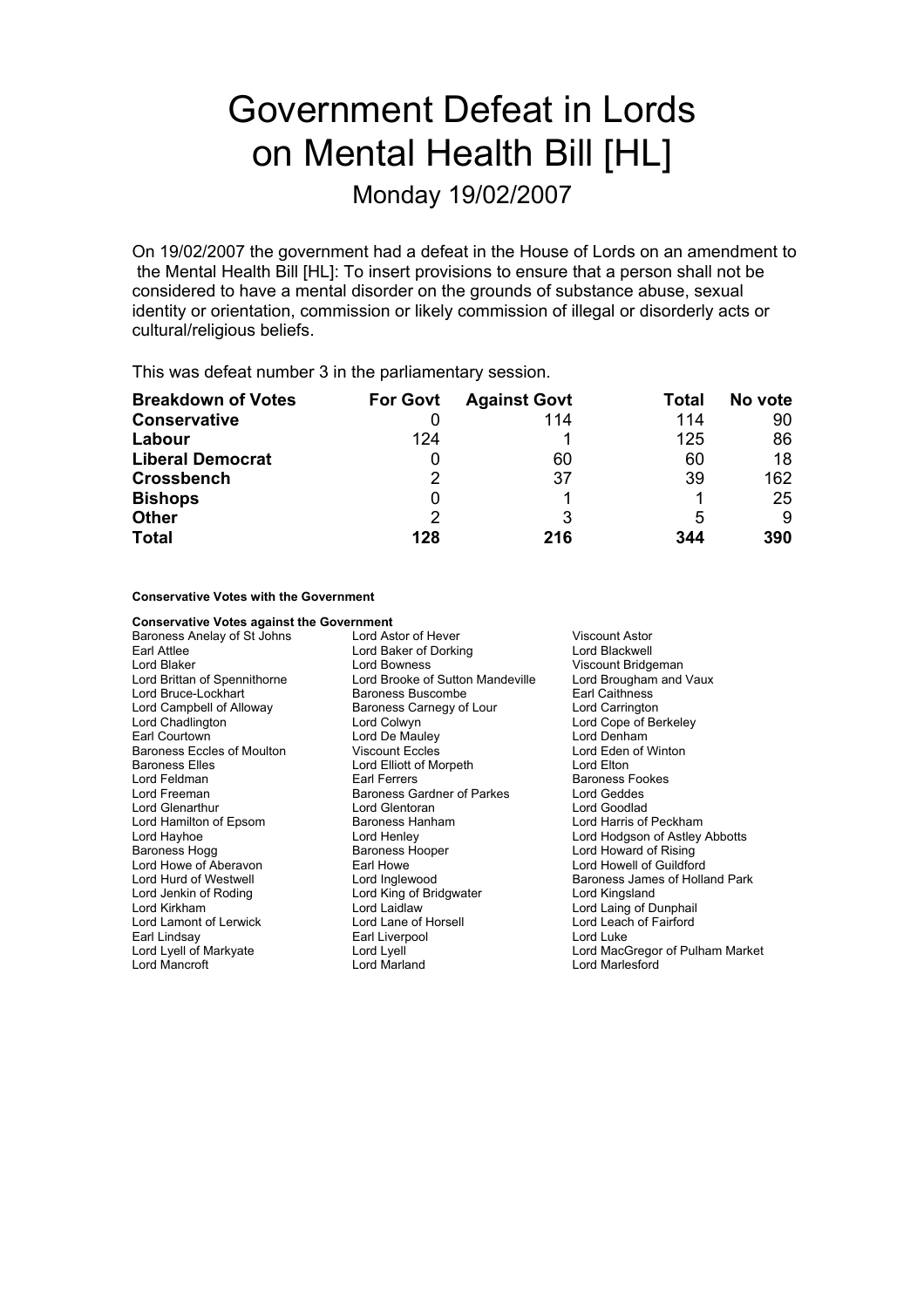- Baroness Miller of Hendon Lord Montagu on Baroness Morris of Bolton Corp. Lord Movnihan
- Lord Mawhinney **Lord McAlpine of West Green** Lord McColl of Dulwich<br>
Baroness Miller of Hendon Lord Montagu of Beaulieu **Duke of Montrose** Lord Naseby **Lord Newton of Braintree** Baroness Noakes Lord Newton of Braintree Baroness Noakes Lord Palumbo<br>
Lord Northbrook **Baroness O'Cathain Baroness O'Cathain** Lord Palum<br>
Lord Quinton Lord Rees Baroness Perry of Southwark Lord Quinton Lord Rees Lord Roberts of Conwy **Lord Rotherwick** combe combe combe baroness Seccombe Earl Selborne **Example 2** Lord Selsdon **Lord Selsdon** Lord Shaw of Northstead<br>
Lord Sheikh Baroness Shephard of Northwold Lord Skelmersdale Lord Sheikh Baroness Shephard of Northwold Lord Skelmersdale<br>
Lord St Lord Stewartby Lord Strathclyde<br>
Lord Strathclyde Lord St John of Fawsley Lord Stewartby Lord Stewar Lord Strathclyde<br>
Lord Taylor of Holbeach Lord Tebbit Lord Tebbit Baroness Thatcher Lord Taylor of Holbeach Lord Tebbit Cord Tebbit Baroness Thatch<br>
Baroness Trumpington Lord Tugendhat Corness Verma Baroness Trumpington **Example 2** Lord Tugendhat **Baroness Verman Baroness Verman Report Constant** Lord Wakeham<br>
Lord Waddington **Constant Lord Water Constant Constant Lord Wakeham** Lord Waddington **Communist Constructed Lord Waddington Constructed Lord Wakeha**<br>
Lord Windlesham **Communist Communist Constructed Windlesham** Lord Wolfson Lord Windlesham

**Labour Votes with the Government** Lord Acton **Lord Acton** Lord Adonis **Lord Acton** Lord Alli<br>
Baroness Amos **Lord Anderson of Swansea** Baroness Andrews Baroness Amos<br>
Lord Anderson of Swansea<br>
Lord Archer of Sandwell<br>
Lord Bassam of Brighton<br>
Lord Berkelev Lord Bernstein of Craigweil Lord Bilston **Lord Baroness Blood** Lord Borrie<br>
Lord Brooke of Alverthorpe Lord Brookman Lord Brook Brooks of Tremorfa Lord Brooke of Alverthorpe **f Lord Brookman** Lord Brooks of Tremorfan Lord Brooks of Tremorfan Lord Brooks of Tremorfan Lord Brooks of Tremorfan Lord Brooks of Tremorfan Lord Brooks of Tremorfan Lord Brooks and Lord Carter Lord Burlison Lord Campbell-Savours<br>
Lord Christopher Lord Clark of Windermere Lord Christopher **Lord Clark of Windermere** Lord Clarke of Hampstead<br>
Lord Clinton-Davis **Lord Corbett of Castle Vale** Baroness Corston Lord Clinton-Davis **Lord Corbett of Castle Vale**<br>
Baroness Crawley **Lord Cunningham of Felling** Lord Davies of Oldham Lord Davies of Coity<br>
Lord Evans of Temple Guiting Lord Evans of Parkside Lord Evans of Temple Guiting Lord Evans of Parkside Lord Evans Lord Falconer of Thoroton<br>
Baroness Falkender Baroness Farrington of Ribbleton Lord Filkin Baroness Falkender **Baroness Farrington of Ribbleton** Lord Filkin<br>Baroness Ford Baroness Farrington Core Lord Foster of Bishop Auckland Lord Foulkes of Cumnock Lord Fyfe of Fairfield **Rand Baroness Gale** Lord Graham of Edmonton Lord Grantchester **Lord Grantchester** Lord Griffiths of Haris of Haringev<br>
Lord Grocott **Port Corporation**<br>
Lord Haris of Haringev Lord Hart of Chilton **Lord Hart Conduct 1** Lord Haskel Lord Haworth Lord Haworth<br>Baroness Henig **Baroness Henigham** Baroness Hilton of Eggardon Baroness Hollis of Heigham Exercise Henig<br>
Lord Howarth of Newport<br>
Lord Hoyle Lord Hoyle Lord Hoyle Lord Hughes of Woodside<br>
Lord Hunt of Kings Heath Lord Irvine of Lairg<br>
Lord Hoyle Lord Janner of Braunstone Lord Hunt of Kings Heath Lord Jones Baroness Jones of Whitchurch Lord Jordan Lord King of West Bromwich Lord Kirkhill Lord Layard Lord Lea of Crondall Lord Leitch<br>
Lord Lofthouse of Pontefract Lord Macdonald of Tradeston Lord Lofthouse of Pontefract Lord Macdonald of Tradeston Lord MacKenzie of Culkein<br>Lord Mason of Barnsley Baroness McDonagh Baroness McIntosh of Hudr Lord McIntosh of Haringey Lord McKenzie of Luton Lord Mitchell Lord Moonie **Example 2.1 Exercise Baroness Morgan of Drefelin** Baroness Morgan of Huyton Baroness Morgan of Huyt<br>Baroness Morgan Lord Mortoness Morgan of Aberavon Lord Patel of Blackburn Lord Morgan Lord Morris of Aberavon Lord Patel of Blackburn Lord Patel of Blackburn Lord Prives-Davies<br>
Lord Ponsonby of Shulbrede Lord Prys-Davies Baroness Pitkeathley Lord Ponsonby of Shulbrede Lord Prys-Davies Lord Richard **Lord Richard Lord Rooker** Lord Rosser<br>
Lord Rowlands **Lord Rooker Lord Rowlands**<br>
Baroness Royall of Blaisdon Lord Sawyer Viscount Simon Lord Snape Lord Soley Baroness Taylor of Bolton **Lord Temple-Morris** Lord Thomas of Macclesfield<br>
Baroness Thornton **Reserves** Lord Tomlinson **Lord Truscott** Lord Truscott Baroness Thornton and Lord Tomlinson<br>Lord Tunnicliffe and Lord Turnberg Lord Tunnicliffe and Lord Turnberg and Turnberg and Baroness Turner of Camden<br>
Baroness Uddin and Lord Varley Corp. Baroness Warwick of Underc Baroness Uddin **Baroness Uddin** Lord Varley **Baroness Warwick of Undercliffe**<br>
Baroness Whitaker **Baroness Whitaker** Lord Whitty **College Lord Williams of Elvel** 

Lord Bassam of Brighton Lord Berkeley<br>
Lord Bhattacharyya **Baroness** Billingham Lord Cunningham of Felling Lord Davidson of Glen Clova<br>
Lord Davies of Coity Lord Dubs Lord Foster of Bishop Auckland in Lord Foulkes of Cumnocks Gale in Baroness Golding Lord Harris of Haringey Baroness Hilton of Eggardon Baroness Hollis of Heighar<br>
Lord Hovle Lord Huahes of Woodside Exampless McDonagh **Baroness McIntosh of Hudnall**<br> **Lord McKenzie of Luton Baroness McIntosh Lord Mitchell** Baroness Ramsay of Cartvale Baroness Rendell Baroness Rendell Baroness Rendell Baroness Rendell Baroness Rendell Baroness Rendell Baroness Rendell Baroness Rendell Baroness Rendell Baroness Rendell Baroness Rendell Barones Baroness Royall of Blaisdon

Lord Murton of Lindisfarne<br>Baroness Noakes

Lord Goldsmith **Lord Gould of Brookwood** Baroness Gould of Potternewton<br>
Lord Graham of Edmonton Lord Grantchester **Lord Graham of Edmonton** Lord Strabolgi **Channess Symons of Vernham Dean**<br>
Lord Temple-Morris **Channes Baroness Symons of Macclesfield** Lord Williams of Elvel